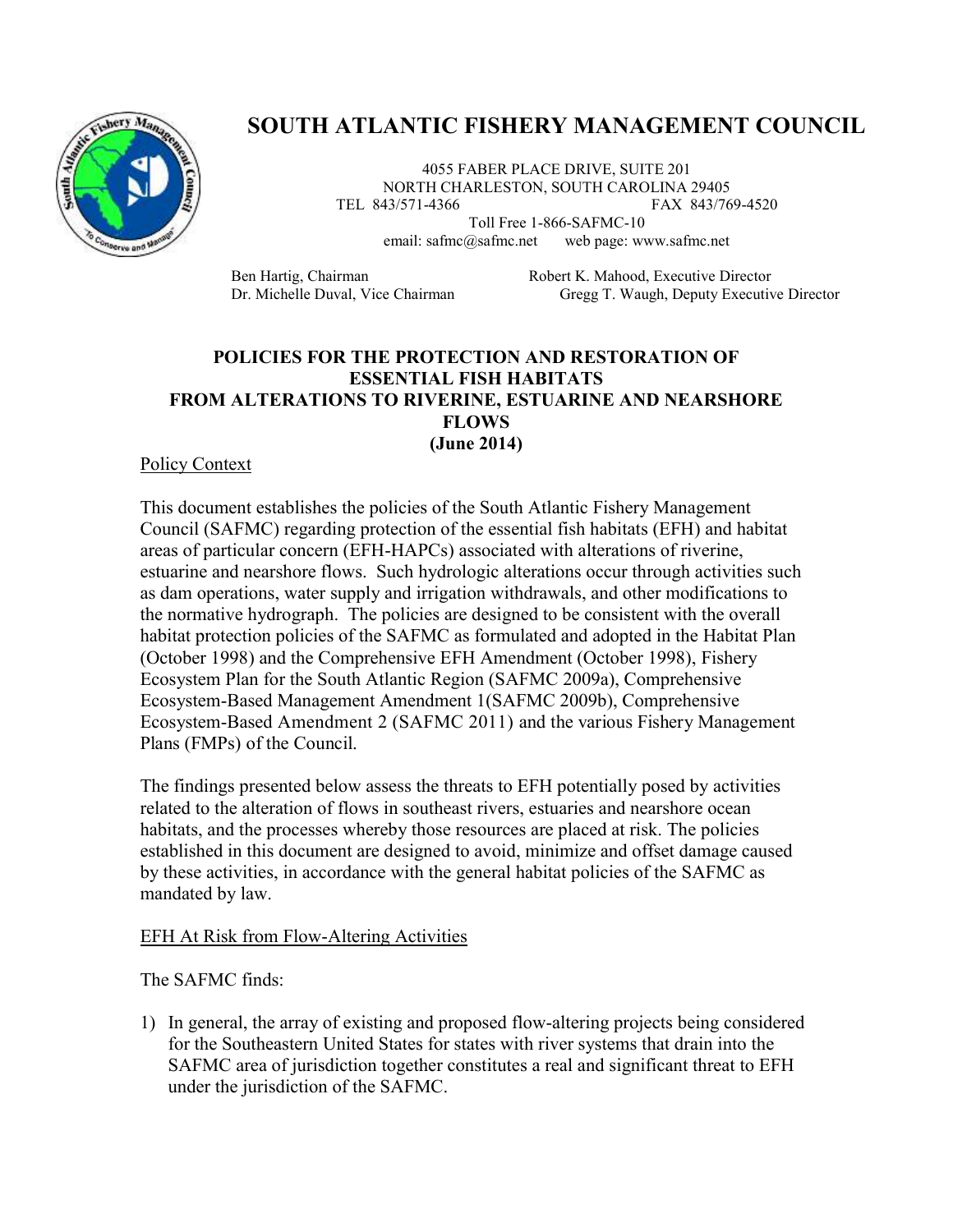- 2) The cumulative effects of these projects have not been adequately assessed, including impacts on public trust marine and estuarine resources (especially diadromous species), use of public trust waters, public access, state and federally protected species, state critical habitat, SAFMC-designated EFH and EFH-HAPCs.
- 3) Individual proposals resulting in hydrologic alterations rarely provide adequate assessments or consideration of potential damage to fishery resources under state and federal management. Historically, emphasis has been placed on the need for human water supply, hydropower generation, agricultural irrigation, flood control and other human uses. Environmental considerations are dominated by compliance with limitations imparted by the Endangered Species Act for shortnose and Atlantic sturgeon, and/or through provisions of Section 18 of the Federal Power Act, as administered by the Federal Energy Regulatory Commission, which applies to the provision of passage for diadromous species, as well as the provisions of the Fish and Wildlife Coordination Act.
- 4) Hydrologic alterations have caused impacts to a variety of habitats including:
	- a) waters, wetlands and benthic habitats near the discharge and withdrawal points, especially where such waters are used for spawning by anadromous species
	- b) waters, wetlands and benthic habitats in the area downstream of discharge or withdrawal points
	- c) waters, wetlands and benthic habitats in receiving estuaries of southeast rivers and
	- d) waters and benthic habitats of nearshore ocean habitats receiving estuarine discharge.

5) Certain riverine, estuarine and nearshore habitats are particularly important to the long-term viability of commercial and recreational fisheries under SAFMC management, and threatened by large-scale, long-term or frequent hydrologic alterations:

- a) freshwater riverine reaches and/or wetlands used for anadromous spawning and foraging
- b) downstream freshwater, brackish and mid-salinity portions of rivers and estuaries serving as nursery areas for anadromous and estuarine-dependent species
- c) nearshore oceanic habitats off estuary mouths- and
- d) areas supporting submerged aquatic vegetation (please see SAFMC's SAV Policy for further information).
- 6) Large sections of South Atlantic waters potentially affected by these projects, both individually and collectively, have been identified as EFH or EFH-HAPC by the SAFMC**,** as well as the Mid-Atlantic Fishery Management Council (MAFMC) in the case of North Carolina. Potentially affected species and their EFH under federal management include, but are not limited to (SAFMC, 1998):
	- a) summer flounder (various nearshore waters, including the surf zone and inlets; certain offshore waters)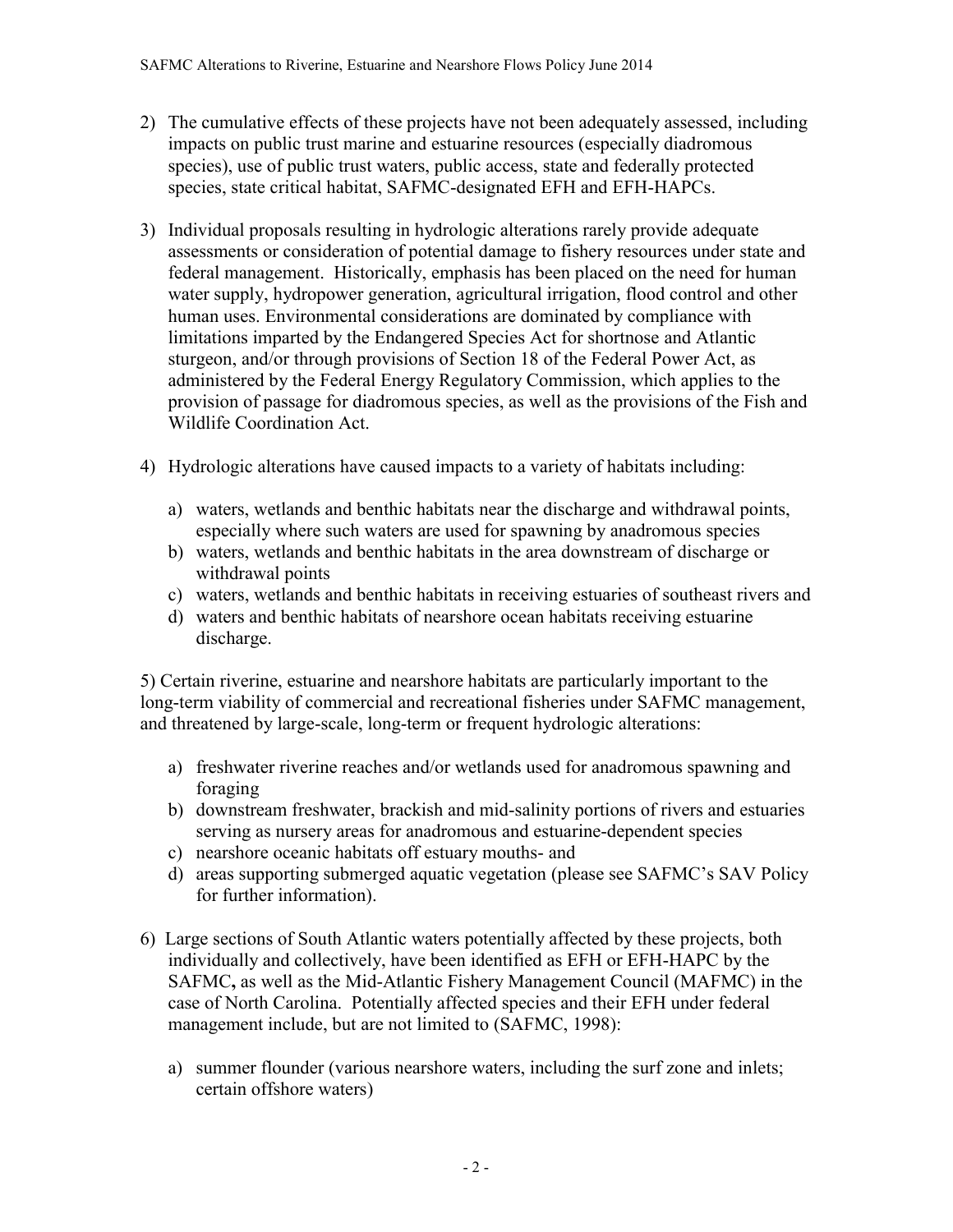- b) bluefish (various nearshore waters, including the surf zone and inlets)
- c) many snapper and grouper species (live hardbottom from shore to 600 feet, and for estuarine-dependent species [e.g., gag grouper and gray snapper] – unconsolidated bottoms and live hardbottoms to the 100 foot contour).
- d) black sea bass (various nearshore waters, including unconsolidated bottom and live hardbottom to 100 feet, and hardbottoms to 600 feet)
- e) penaeid shrimp (offshore habitats used for spawning and growth to maturity, and waters connecting to inshore nursery areas, including the surf zone and inlets)
- f) coastal migratory pelagics (e.g., king mackerel, Spanish mackerel) (sandy shoals of capes and bars, barrier island ocean-side waters from the surf zone to the shelf break inshore of the Gulf Stream; all coastal inlets)
- g) corals of various types (hard substrates and muddy, silt bottoms from the subtidal to the shelf break)
- h) areas identified as EFH for Highly Migratory Species managed by the Secretary of Commerce (inlets and nearshore waters are important pupping and nursery grounds for sharks)
- 8) Projects which entail hydrologic alterations also threaten important fish habitats for diadromous species under federal, interstate and state management (in particular, riverine spawning habitats, riverine and estuarine habitats, including state designated areas - e.g. Primary and Secondary Nursery Areas of North Carolina), as well as essential overwintering grounds in nearshore and offshore waters. All diadromous species are under management by the Atlantic States Marine Fisheries Commission and the states. The SAFMC also identified essential habitats of anadromous and catadromous species in the region (inlets and nearshore waters).
- 9) Numerous habitats that have been impacted by these projects causing hydrologic alterations have been identified as EFH-HAPCs by the SAFMC. The specific fishery management plan is provided in parentheses:
	- a) all nearshore hardbottom areas (SAFMC, snapper grouper).
	- b) all coastal inlets (SAFMC, penaeid shrimps, and snapper grouper).
	- c) nearshore spawning sites (SAFMC and penaeid shrimps).
	- d) benthic *Sargassum* (SAFMC, snapper grouper).
	- e) from shore to the ends of the sandy shoals of Cape Lookout, Cape Fear, and Cape Hatteras, North Carolina; Hurl Rocks, South Carolina; *Phragmatopora* (worm reefs) reefs off the central coast of Florida and nearshore hardbottom south of Cape Canaveral (SAFMC, coastal migratory pelagics).
	- f) Atlantic coast estuaries with high numbers of Spanish mackerel and cobia from ELMR, to include Bogue Sound, New River, North Carolina; Broad River, South Carolina (SAFMC, coastal migratory pelagics).
	- g) Florida Bay, Biscayne Bay, Card Sound, and coral hardbottom habitat from Jupiter Inlet through the Dry Tortugas, Florida (SAFMC, Spiny Lobster)
	- h) Hurl Rocks (South Carolina), The *Phragmatopoma* (worm reefs) off central east coast of Florida, nearshore (0-4 meters; 0-12 feet) hardbottom off the east coast of Florida from Cape Canaveral top Broward County); offshore (5-30 meters; 15-90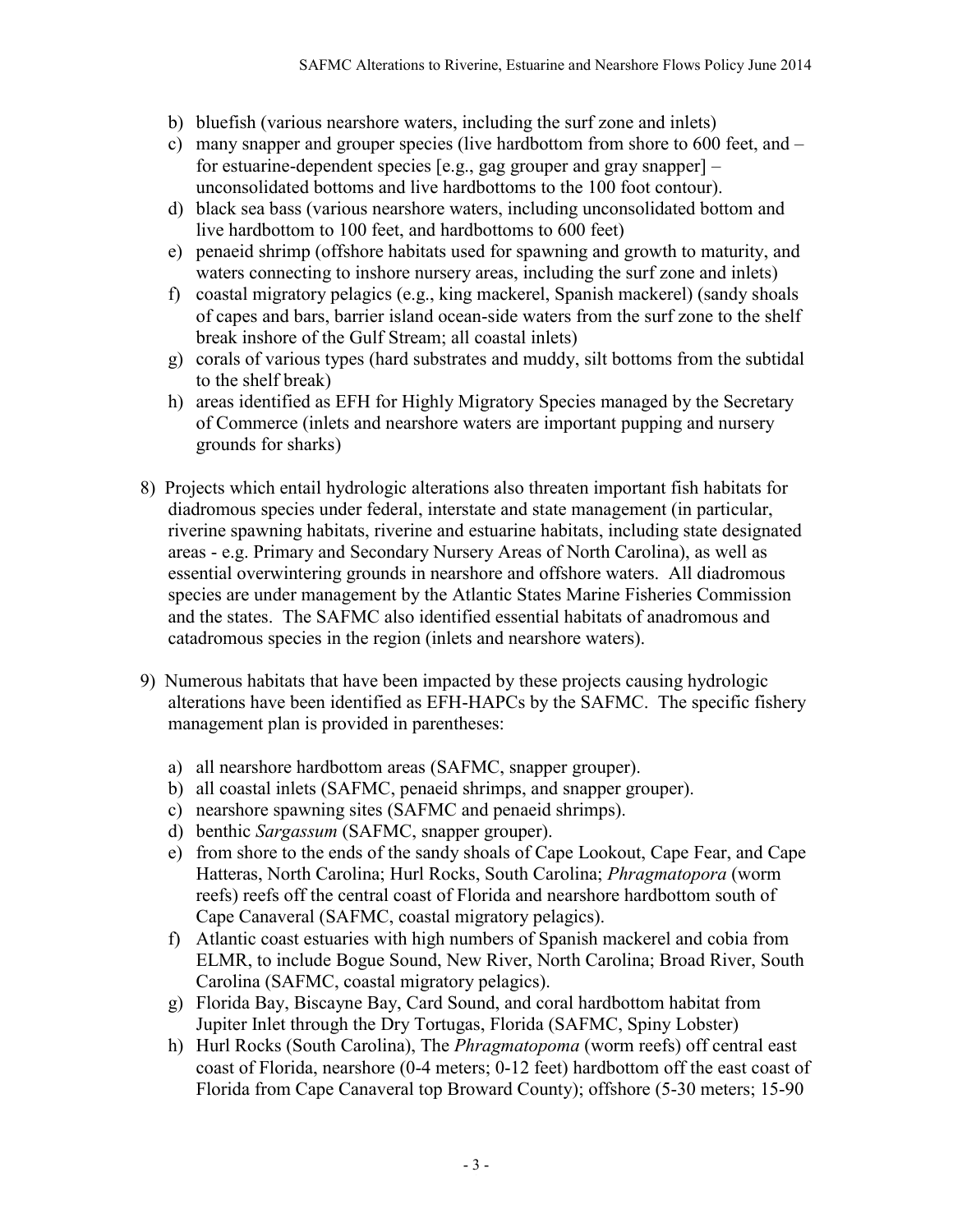feet) hardbottom off the east coast of Florida from Palm Beach County to Fowey Rocks; Biscayne Bay, Florida; Biscayne National Park, Florida; and the Florida Keys National Marine Sanctuary (SAFMC, Coral, Coral Reefs and Live Hardbottom Habitat).

- i) EFH-HAPCs designated for HMS species (e.g., sharks) in the South Atlantic region (NMFS, Highly Migratory Species).
- 10) Habitats likely to be affected by projects which alter hydrologic regimes include many recognized in state level fishery management plans. Examples of these habitats include Critical Habitat Areas (CHAs) established by the North Carolina Marine Fisheries Commission, either in FMPs or in Coastal Habitat Protection Plans.

# Threats to Riverine, Marine and Estuarine Resources from Hydrologically-Altering Activities

The SAFMC finds that activities which alter normative hydrologic regimes of rivers, estuaries, inlets and nearshore oceanic habitats may include projects such as dam operations and water withdrawals. These actions may pose a threat to EFH, EFH-HAPCs, diadromous fishes, state and federally-listed species, Federal critical habitat, and CHAs through the following mechanisms:

# Water withdrawals:

Impacts to aquatic species and habitats from water withdrawals for municipal, industrial, and agricultural purposes could potentially include impingement, entrainment, temporary and permanent alterations to habitat from construction activities, decreased downstream flows, and degradation of downstream water quality due to decreased downstream flows. Minimizing impingement and entrainment requires knowledge of the life history and behavioral traits of sensitive species in the project area, their sustained swimming speeds, and the sizes of their vulnerable life stages. In addition, projected approach and sweeping velocities at multiple flow scenarios need to be calculated during the project design phase. Approach velocity is the vector component perpendicular to the screen face as water passes through the screen mesh, measured approximately 3 inches from the screen surface. Sweeping velocity is the vector component parallel and adjacent to the screen face.

The most vulnerable life stages to water withdrawals are typically eggs, larvae, and juveniles. Protection devices need to prevent entrainment, prevent impingement, and guide sensitive species away from the facility. The first consideration is to separate the fish spatially and temporally from the intake. If intakes cannot be located away from habitats supporting sensitive species, reducing or eliminating withdrawals during the period these species are present can be an effective protection strategy.

Providing fish egress from the intake is important because without it they can eventually fatigue and become impinged. The preferred configuration is for the intake to be placed in open water, especially with a suitable sweeping velocity, because a bypass is therefore not required. However, when intakes are set into the bank, a bypass system with an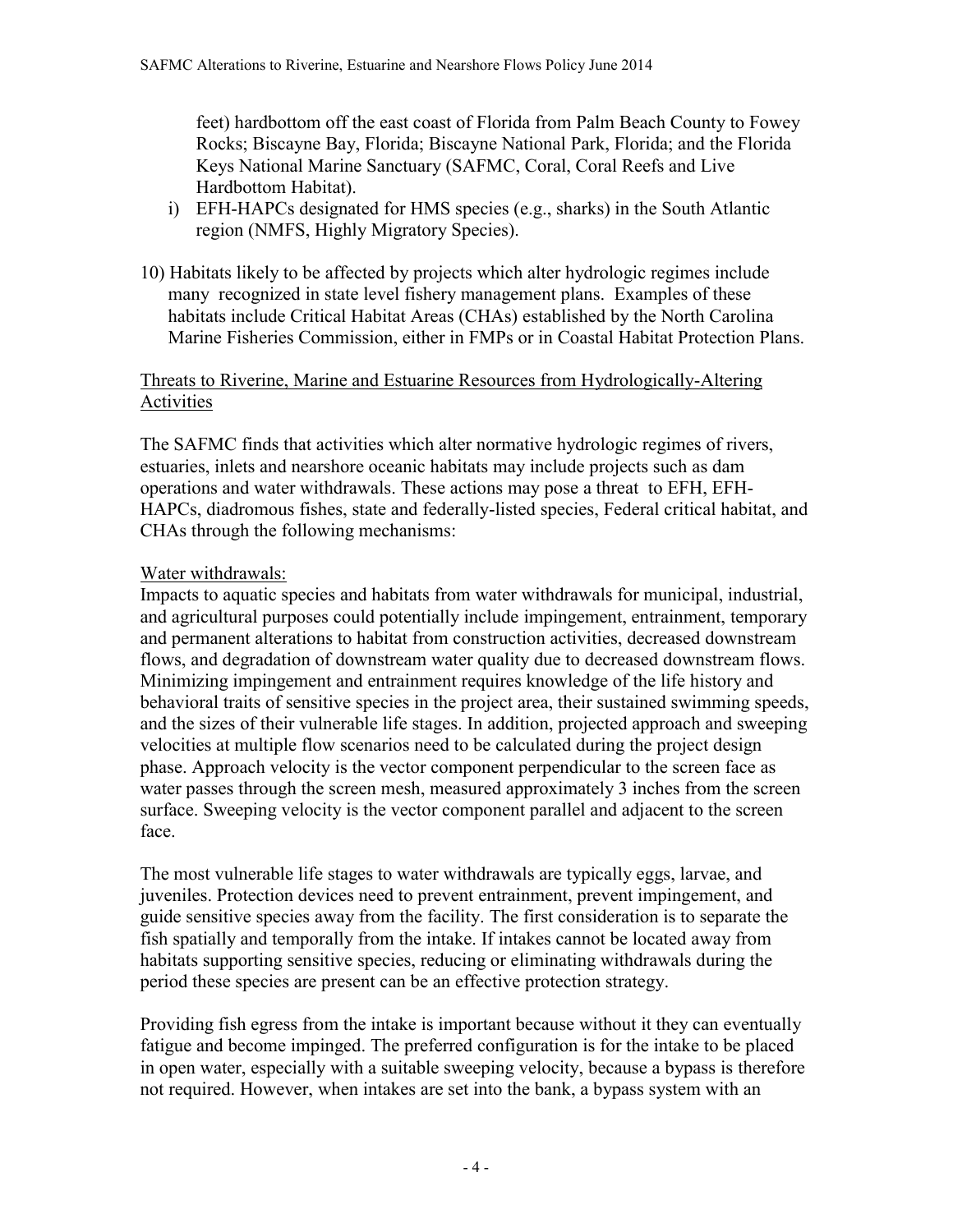entrance at the downstream end of the screen becomes necessary. Velocities at the bypass entrance should be high enough to provide efficient guidance for outmigrating fish.

Keeping the screen surface clean of debris is critically important for maintaining proper approach velocities because clogged screens tend to develop hot spots composed of higher velocities, significantly increasing rates of impingement. Dam operations:

Impacts to aquatic species and habitats caused by flow alterations from dam operations include temporary and permanent alterations to habitat from construction activities, salinity changes that can alter emergent vegetation, reduce habitat suitability and growth rates of sensitive species, and increase the colonization of predators, degradation of downstream water quality, and altered downstream flows. Degraded downstream water quality associated with dam operations may include reduced dissolved oxygen, altered water temperature, increases in algal blooms, and reduced wastewater assimilation.

Flow modifications of natural hydrologic regimes caused by dams can greatly alter aquatic systems. The current environmental flows paradigm emphasizes the importance of the natural variability of flows and the concept that biota have evolved in response to critical components of variable flows. Components of natural river flows provide ecological functions and include baseflows, high pulse flows, and floods. For example, seasonal and annual variability in baseflows creates habitat diversity that results in diverse aquatic communities. Higher baseflows provide adequate habitat for aquatic organisms, maintain suitable water quality, keep fish eggs suspended, and enable fishes to move to feeding and spawning areas. Periodic naturally low baseflows can purge invasive species and concentrate prey into limited areas to benefit predators. High pulse flows shape physical habitat of river channels, determine the size of substrate, prevent riparian vegetation from encroaching into the channel, restore normal water quality conditions after prolonged low flows and flush away waste products and pollutants, aerate eggs, prevent siltation, and maintain suitable salinity in estuaries. Floods provide migration and spawning cues for fishes, enable fishes to access the floodplain for spawning and feeding and provide a nursery area for juvenile fishes, maintain the balance of species in aquatic communities, deposit gravel and cobbles in spawning areas, flush organic materials that serve as food and habitat structures into the channel, and purge invasive species.

Five critical components of flow regimes that regulate ecological processes in river ecosystems are recognized: magnitude, frequency, duration, timing, and rate of change. Alterations to each of these components of the natural flow regime can cause a wide range of detrimental ecological responses. As an example, the magnitude and frequency of high and low flows are common flow alterations as a result of dam operations. The extreme daily variations below peaking power hydroelectric dams represent an extremely harsh environment of frequent, unpredictable flow disturbance. Aquatic species living in these environments can suffer physiological stress, washout during high flows, and stranding during rapid dewatering. Frequent exposure can result in mortality of bottomdwelling organisms and reductions in biological productivity. Many small fishes and early life stages are found in shallow shoreline or backwater areas, which can be impaired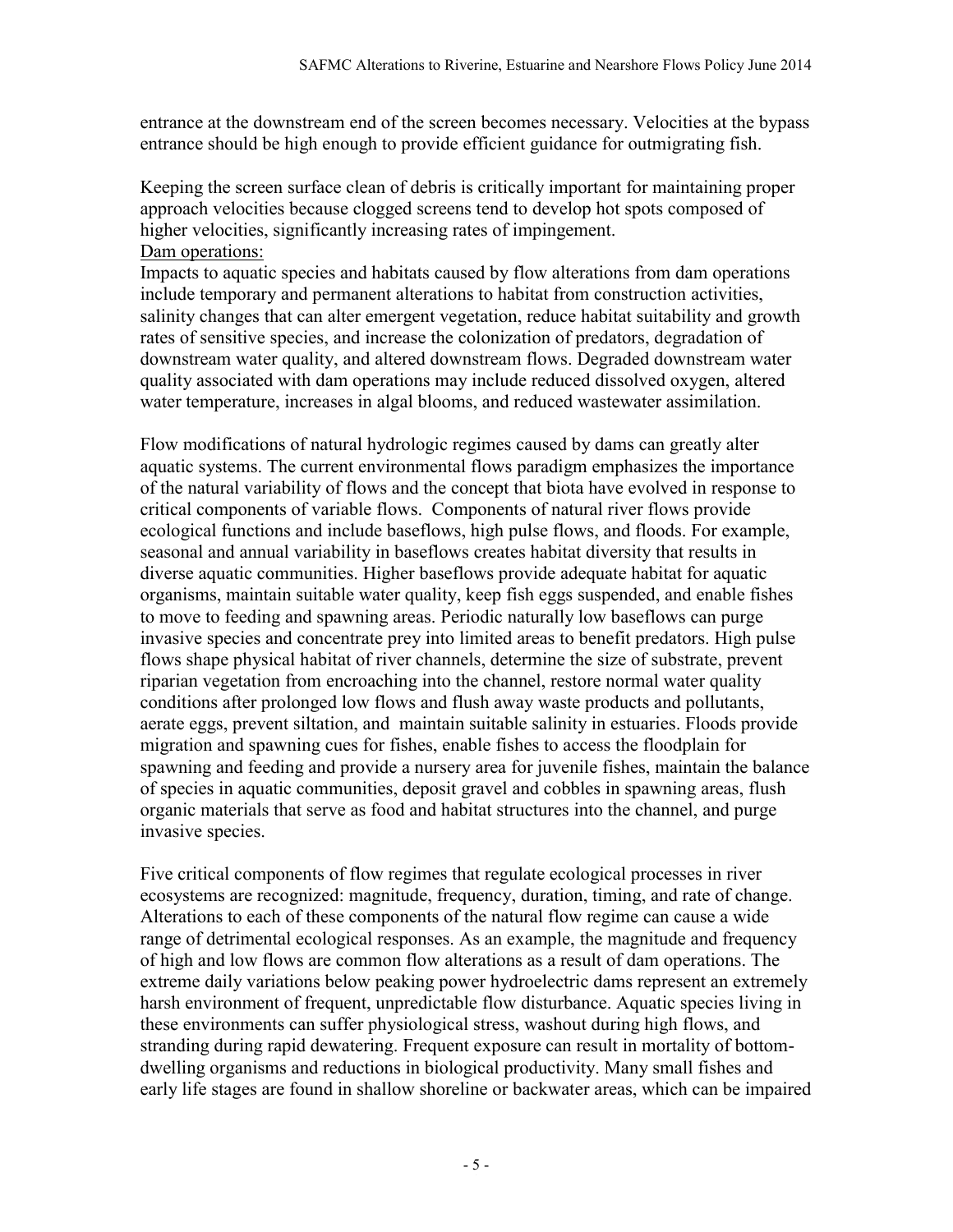by frequent flow fluctuations. These flow modifications can lead to reductions in diversity and abundance of many fishes and invertebrates. Conversely, flow stabilization can also occur below dams, such as water supply reservoirs, that can result in artificially constant environments that lack natural extremes, decreased diversity, and reduced floodplain connectivity. Therefore, mimicking or ensuring the natural magnitude, frequency, duration, timing, and rate of change of baseflows, high pulse flows, and floods is preferable.

## Methods of Instream Flow Protection:

Three types of approaches have been typically employed for setting environmental flow standards: minimum flow thresholds, statistically-based standards, and per cent of flow approaches. The most commonly applied approach has been to set a minimum flow to be maintained or minimum flows that vary seasonally. More recently, statistically-based standards have been used to maintain select characteristics of flow regimes. Increasingly, per cent of flow approaches are being used. Expanding upon the per cent of flow approach, bands of allowable alteration called sustainability boundaries can be placed around natural flow conditions as a means of expressing environmental flow needs. To do this, natural flow conditions are estimated on a daily basis at the points of interest, representing flows that would have existed in the absence of current flow alterations. Sustainable boundary limits can be set on the basis of allowable perturbations from the natural condition. Richter et al. (2011), citing well-supported case studies and regional analyses, suggest a high level of ecological protection will be provided when daily flow alterations are no greater than 10%, a moderate level of protection when daily flows are altered 11-20%, and alterations greater than 20% will likely result in moderate to major changes in natural structure and ecosystem functions, with greater risk associated with greater levels of daily flow alteration. It is recommended that when a single threshold value or standard is needed, a presumptive standard of protecting 80% of daily flows will maintain ecological integrity in most rivers and 90% may be needed to protect rivers with at-risk species and exceptional biodiversity. When local ecological knowledge indicates that more protective standards may be needed, adjustments to values should be considered. In addition, when applying this standard to hydropower-regulated rivers, the standard applied to daily flow averages may be insufficient to protect ecological integrity because of peaking power operations, which cause considerable fluctuation within a day.

## Current State Policies:

*North Carolina*: Surface and groundwater withdrawers who meet conditions established by the General Assembly register and annually report their water withdrawals and surface water transfers with the State. Registrations are updated at least every five years. Water withdrawal permits contain conditions to meet site-specific instream flow requirements. Specifics of each project are used by the Division of Water Resources of North Carolina Department of Environment and Natural Resources to determine the appropriate instream flow recommendation. Some of these specifics include if the project is proposed or existing, presence or absence of a dam, purpose of the withdrawal, etc. Some flow recommendations may be a percentage of a low flow value while others may be variable, seasonally dependent flows based on fieldwork and consensus among numerous stakeholders.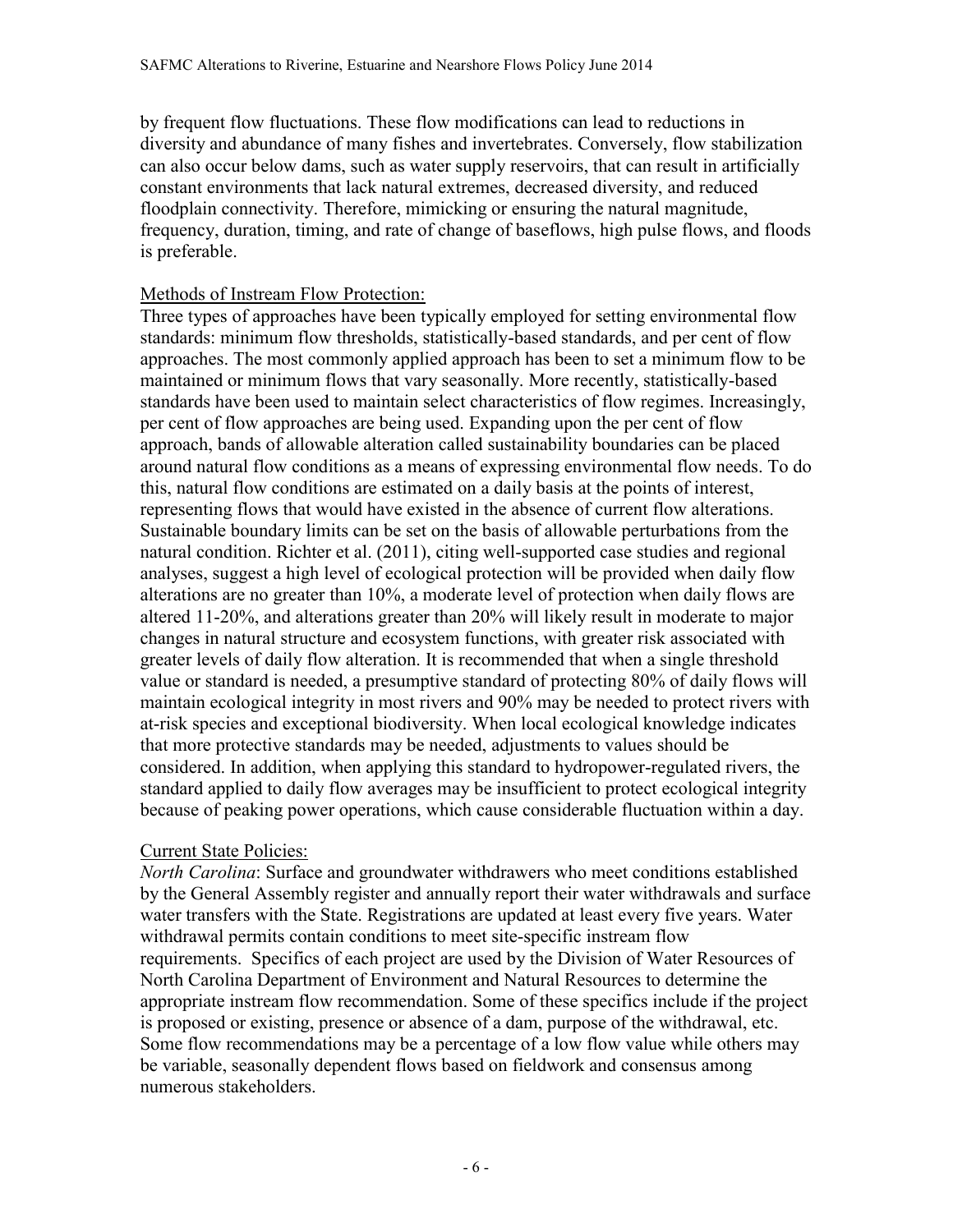*South Carolina*: Surface water withdrawals are regulated by the South Carolina Department of Health and Environmental Control (SCDHEC) under the Surface Water Permitting, Withdrawal, and Reporting Act, which was signed into law in June, 2010. Most facilities that have a dam and withdraw surface waters must abide by the regulations provided in this Act. However, hydropower is exempted from the permitting requirements, including the minimum flow requirements, identified in this Act. Dams, whether for hydropower or other purposes, typically require federal permits or licenses to be constructed and operated. Minimum flows at dam projects can be required by the 401 Water Quality Certification administered by SCDHEC. In the development of 401 certifications, SCDHEC will consider recommendations from other State Agencies, such as the South Carolina Department of Natural Resources (SCDNR). SCDNR flow recommendations are guided by policies of the South Carolina Water Plan, which includes an established 1989 instream flow policy for protection of fish and wildlife habitats, which says:

In the absence of a site-specific instream flow study, recommended minimum flows are as follows:

Piedmont Streams:

July-November  $= 20\%$  of mean annual daily streamflow January-April  $= 40\%$  of mean annual daily streamflow May, June, December =  $30\%$  of mean annual daily streamflow

Coastal Plain Streams:

July-November  $= 20\%$  of mean annual daily streamflow January-April  $= 60\%$  of mean annual daily streamflow May, June, December  $= 40\%$  of mean annual daily streamflow

*Georgia*: A centralized permitting process is in place under the Georgia Department of Natural Resources- Environmental Protection Division (GDNR-EPD), which issues surface and groundwater withdrawal permits for any use greater than 100,000 gallons per day. GDNR-EPD implements its 2001 Interim Instream Flow Protection Strategy through provisions in surface water withdrawal permits. It is applicable to new, post-2001, nonfarm surface water allocations of water and is applicable to any non-federal impoundment. Therefore exceptions to this policy are agricultural projects, Federal reservoirs, and withdrawals from highly regulated streams, such as the Savannah River, in which flows are significantly determined by the operation of Federal reservoirs. GDNR will work to identify a consensus approach to address minimum flow requirements for those seeking to withdraw water from highly regulated streams.

Pre-2001 withdrawal permit holders seeking increases in permit quantities are required to comply with the policy for the increased allocation only, not for the previously permitted withdrawal amount. Low flow protection for those projects using previous withdrawal amounts are governed by an annual 7Q10 or, if using pre-1977 withdrawal amounts, no minimum flow requirements. Under the 2001 Interim Instream Flow Protection Strategy,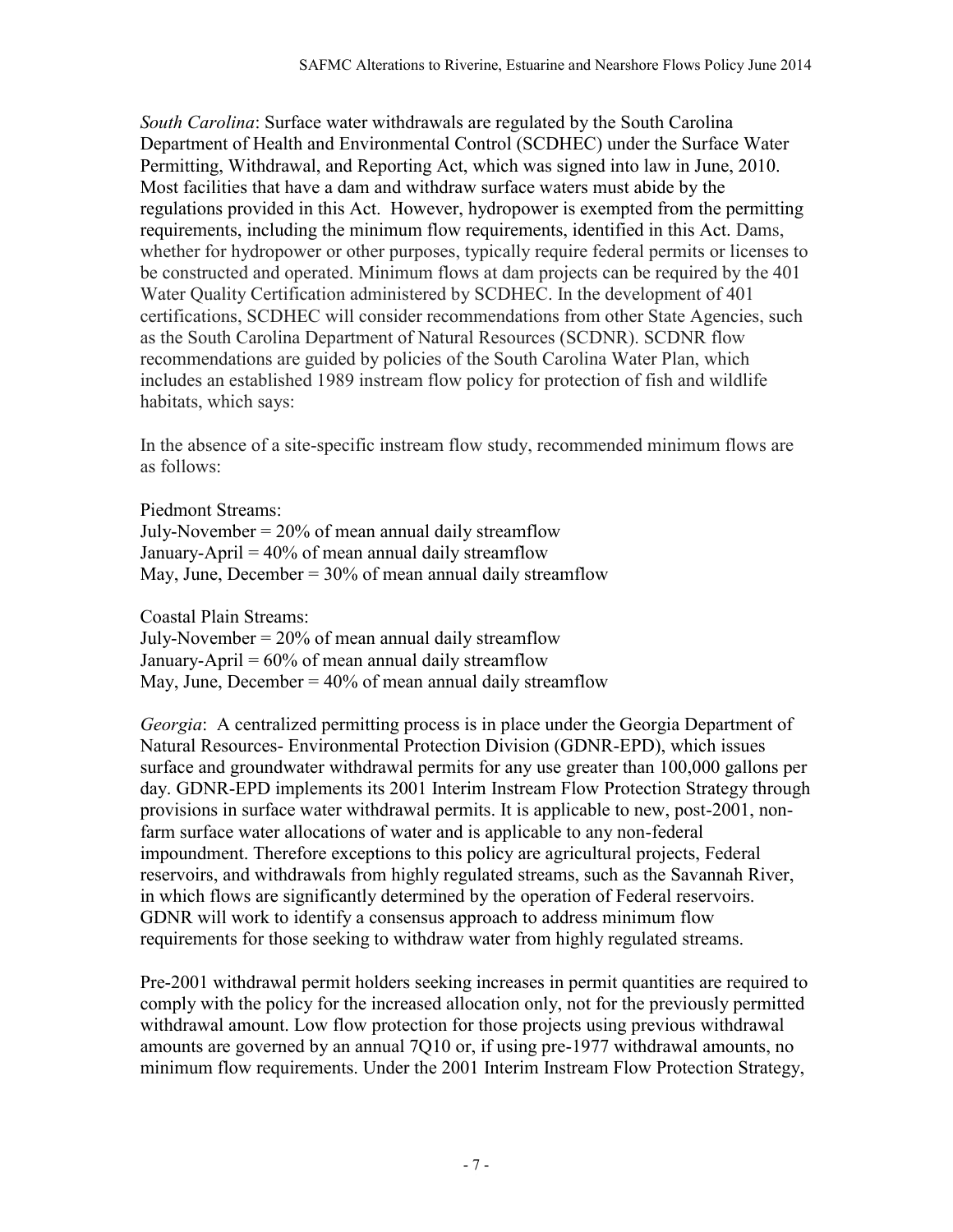the permit applicant is able to select from one of three minimum stream flow options, outlined below:

- 1) Monthly 7Q10 Minimum Flow Option: The applicant is required to release the lesser of the monthly 7Q10 or inflow. The monthly 7Q10 is a statistical figure that reflects the lowest seven-day running average of a stream's flow for each calendar month with a recurrence frequency of once in ten years.
- 2) Site-Specific Instream Flow Study Option: A site-specific instream flow study may be performed to determine what minimum flow conditions must be maintained for protection of aquatic habitat.
- 3) Mean Annual Flow Options:
	- a) 30% Mean Average Annual Flow for direct withdrawals, or inflow, whichever is less.
	- b) 30/60/40% Mean Annual Flow for water supply reservoirs, or inflow, whichever is less. This translates to the lesser of 30% of the mean annual flow or inflow during July through November, 60% of the mean annual flow or inflow during January through April, and 40% of the mean annual flow or inflow during May, June, and December.

*Florida*: The five state Water Management Districts or the Florida Department of Environmental Protection (FDEP) are required to establish minimum flows and levels (MFLs) for aquifers, surface watercourses, and other surface waterbodies to identify the limit at which further withdrawals would be significantly harmful to the water resources or ecology of the area [\(Chapter 373.042,](http://www.leg.state.fl.us/Statutes/index.cfm?App_mode=Display_Statute&Search_String=&URL=Ch0373/SEC042.HTM&Title=-%3E2007-%3ECh0373-%3ESection%20042#0373.042) Florida Statutes). FDEP is given general supervisory authority over the districts and delegates water resources programs to the districts where possible. Minimum levels are developed for lakes, wetlands and aquifers, whereas minimum flows are developed for rivers, streams, estuaries and springs. MFLs are adopted into Water Management District rules [\(Chapter 40D-8,](http://www.swfwmd.state.fl.us/rules/files/40d-8.pdf) Florida Administrative Code) and used in each District's water use permitting program to ensure that withdrawals do not cause significant harm to water resources or the environment. Each District identifies waterbodies with adopted MFLs and those that they are currently targeting or planning to work on in the future.

The Districts collect and analyze a variety of data for each waterbody for application of methods that are used to develop specific MFL recommendations and to help define significant harm. If actual flows or levels are below established MFLs, or are expected to be below established MFLs within the next twenty years, the Districts develop and implement a [recovery or prevention strategy](http://www.swfwmd.state.fl.us/rules/files/40d-80.pdf) (Chapter 40D-80, F.A.C.), in accordance with state law [\(Chapter 373.0421,](http://www.leg.state.fl.us/statutes/index.cfm?mode=View%20Statutes&SubMenu=1&App_mode=Display_Statute&Search_String=373.0421&URL=CH0373/Sec0421.HTM) Florida Statutes). The St. Johns River Water Management District and South Florida Water Management District are the two districts in Florida that drain into the South Atlantic region. These Districts often express MFLs as statistics of long-term hydrology incorporating return interval (years), duration (days), and magnitude (flow or level).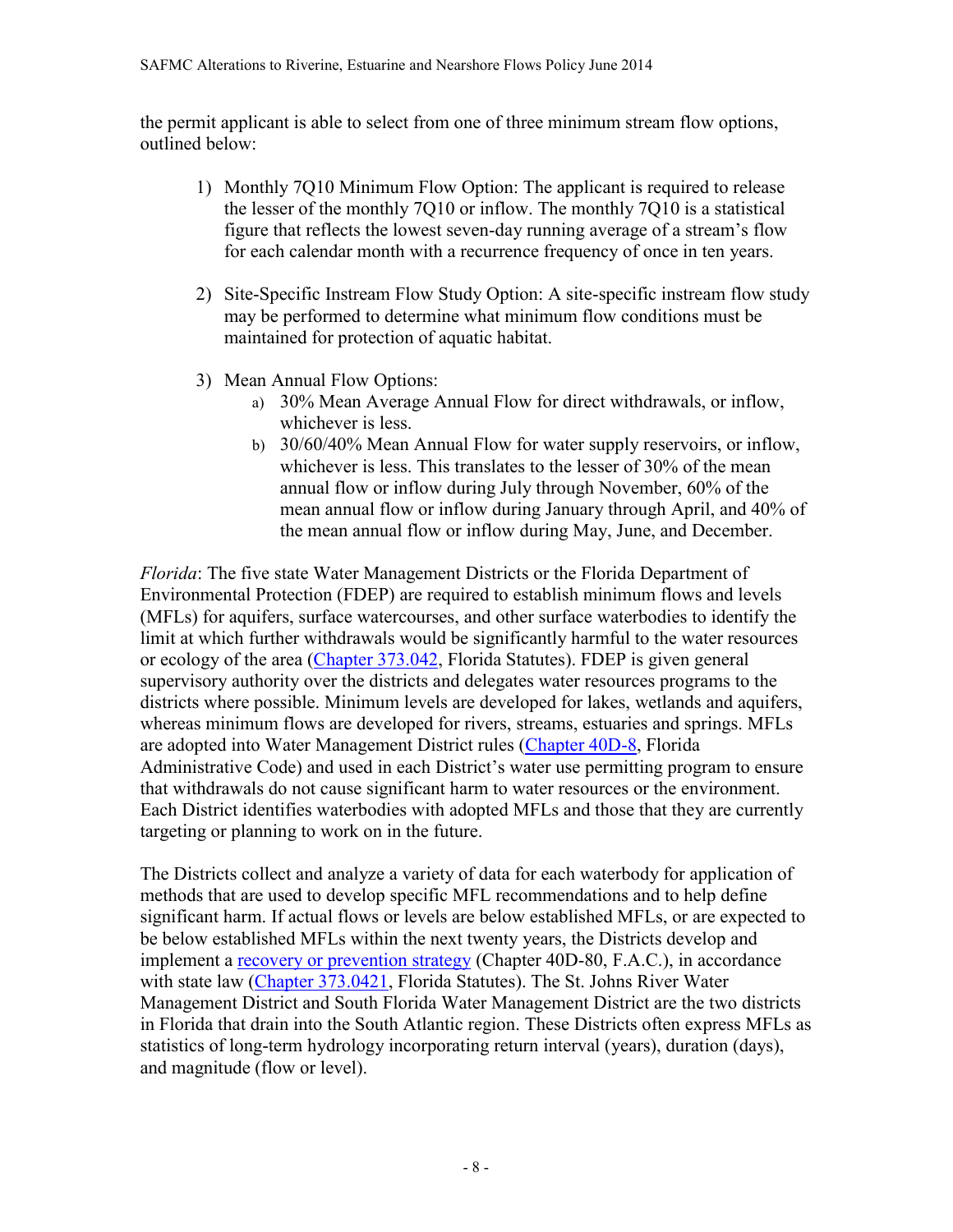# SAFMC Policies for Flow-altering Projects

The SAFMC establishes the following general policies related to projects resulting in hydrologic alterations, to clarify and augment the general policies already adopted in the Habitat Plan and Comprehensive Habitat Amendment (SAFMC 1998a; SAFMC 1998b):

1) Projects should avoid, minimize and where possible offset damage to EFH and EFH-HAPCs, diadromous fishes, state and federally-listed species, Federal critical habitat, and State Critical Habitat Areas (CHAs).

2) Projects should provide detailed analyses of possible impacts to EFH, EFH-HAPCs, diadromous fishes, state and federally-listed species, Federal critical habitat, and CHAs. This should include careful and detailed analyses of possible impacts, including shortterm, long-term, population, and ecosystem-scale effects. Agencies with oversight authority should require expanded EFH consultation.

3) Projects should provide a full range of alternatives, along with assessments of the relative impacts of each on each type of EFH, EFH-HAPC, diadromous fishes, state and federally-listed species, Federal critical habitat, and CHAs.

4) Projects should avoid impacts on EFH, EFH-HAPCs, diadromous fishes, state and federally-listed species, Federal critical habitat, and CHAs that are shown to be avoidable through the alternatives analysis, and minimize impacts that are not.

5) Projects should include assessments of potential unavoidable damage to EFH and other marine resources.

6) Projects should be conditioned on the avoidance of impacts, and the minimization of unavoidable impacts. Compensatory mitigation should be required for all unavoidable impacts to EFH, EFH-HAPCs, diadromous fishes, state and federally-listed species, Federal critical habitat, and CHAs, taking into account uncertainty about these effects. Mitigation should be local, up-front and in-kind, and should be adequately monitored.

7) Projects should include baseline and project-related monitoring adequate to document pre-project conditions and impacts of the projects on EFH, EFH-HAPCs, diadromous fishes, state and federally-listed species, Federal critical habitat, and CHAs.

8) All assessments should be based upon the best available science.

9) All assessments should take into account the cumulative impacts associated with other projects in the same southeast watershed.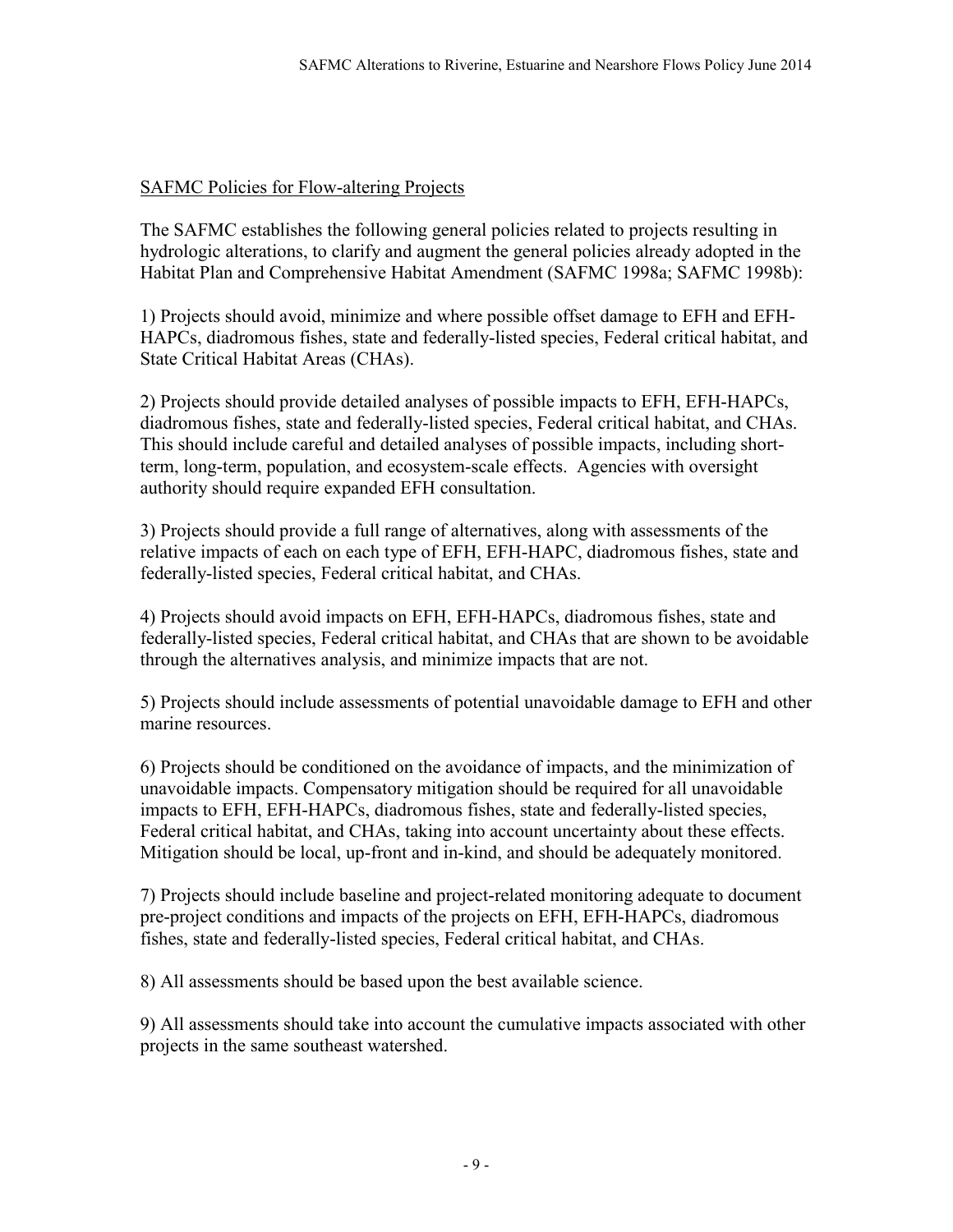10) Projects should meet state and Federal water quality standards. For instance operational or structural modifications may be employed, if necessary, to improve downstream dissolved oxygen and/or water temperature.

11) To the extent that it is reasonably practicable, construction activities should not be scheduled to coincide with the spawning migrations or early development of sensitive species that are present in the proposed project areas.

12) Impingement and entrainment of sensitive species at water intakes should be avoided. Water intakes should not be placed in areas that would negatively affect EFH's, EFH-HAPCs, CHAs, Federal critical habitat, diadromous fishes, and state and federally-listed species.

13) When developing the intake design, intake screens in rivers and streams should be constructed away from the banks and within the flowing stream. If on the bank, the face should be continuous with the adjacent bank line to ensure a smooth transition to prevent eddies around the screen and a fish bypass system that returns fish to the main channel should be incorporated. Screens should be oriented so the angle between the face of the screen and the approaching flow is not more than 45 degrees off parallel. Anticipated sweeping and approach velocities of proposed projects should be compared to the known swimming speeds of sensitive species in the project area, egg size of sensitive species should be considered when deciding on mesh size, and the vertical distribution of sensitive species should be considered when deciding on the elevation of the intake. Approach velocities must be set lower than the sustained swimming speed of sensitive species. Sweeping velocities should be greater than the approach velocities. Using a nonwithdrawal period or installing removable screens with reduced mesh size during the spawning and early development periods may also be options to avoid impingement and entrainment. Where possible, locate intakes where sufficient sweeping velocity exists to minimize sediment accumulation, facilitate debris removal, and encourage fish movement away from the screen face.

14) An on-going maintenance and repair program is necessary to ensure water intake facilities are kept free from debris and that screen mesh and other components are functioning correctly. Adequate facilities need to be in place for handling floating and submerged debris large enough to damage the screen.

15) Multiple years of post-construction monitoring should be used to study impingement and entrainment rates of sensitive species, and if a bypass system is included, for monitoring mortality through the bypass. Monitoring results need to confirm that the design criteria were met and that unexpectedly high mortality rates are not occurring. Monitoring results can then be used to improve the water intake structure, if needed.

16) Components of the natural flow regime should be altered as little as possible. Although achieving a natural hydrograph in its entirety may not be possible, restoration of some of the natural flow regime components can restore ecosystem elements that would be lost or reduced as a consequence of flow regulation.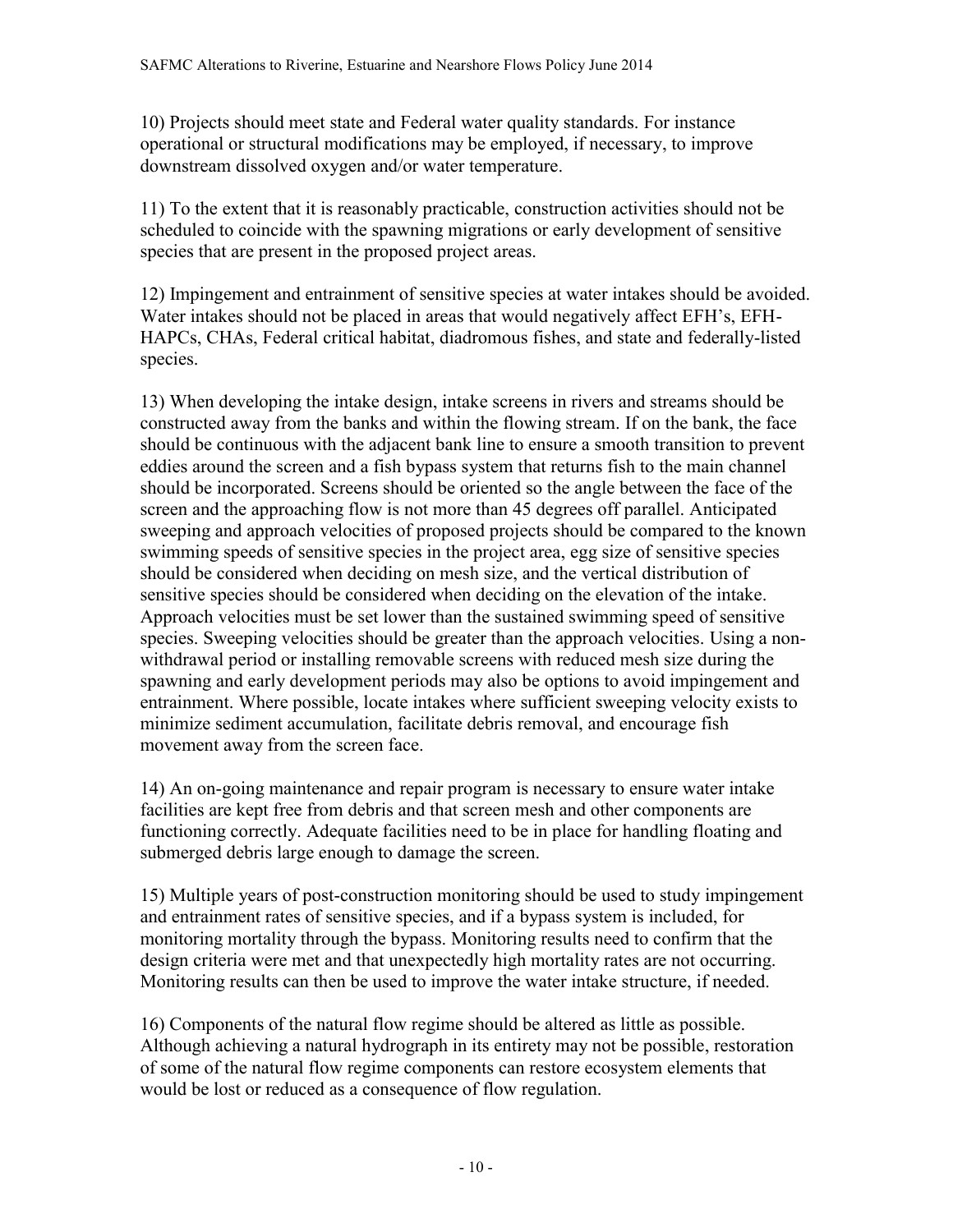17) For hydropower peaking projects, consider the implementation of ramping rate restrictions before and after the peaking operation and a non-peaking window during the critical reproductive and rearing periods of sensitive species.

#### References

- Bulak, J.S., and G.J. Jobsis. 1989. South Carolina instream flow studies: a status report. South Carolina Wildlife and Marine Resources Department, Division of Wildlife and Freshwater Fisheries. June 1, 1989. 52 pp.
- Georgia Department of Natural Resources. 2001. Interim Instream Flow Protection Strategy. Adopted by DNR Board on May 23, 2011. 8 pp..
- Georgia Department of Natural Resources- Environmental Protection Division. NPDES Permit Number GA0039055, Plant Washington, Sandersville, Washington County, Georgia. April 8, 2010. 20 pp.
- Gowan, C., G. Garman, and W. Shuart. 1999. Design criteria for fish screens in Virginia: recommendations based on a review of the literature. Randolph-Macon College and Virginia Commonwealth University, prepared for: Virginia Department of Game and Inland Fisheries, Richmond, Virginia. April 1999. 83 pp.
- Neubauer, C.P., G.B. Hall, E.F. Lowe, C.P. Robison, R.B. Hupalo, and L.W. Keenan. 2008. Minimum flows and levels method of the St. Johns River Water Management District, Florida, USA. Environmental Management 42:1101-1114.
- North Carolina Department of Environment and Natural Resources, Division of Water Resources. 2011. [http://www.ncwater.org/Permits\\_and\\_Registration/Instream\\_Flow/.](http://www.ncwater.org/Permits_and_Registration/Instream_Flow/) Accessed: July 14, 2013.
- Poff, N.L., J.D. Allan, M.B. Bain, J.R. Karr, K.L. Prestegaard, B.D. Richter, R.E. Sparks, and J.C. Stromberg. 1997. The natural flow regime, a paradigm for river conservation and restoration. BioScience 47(11):769-784.
- Richter, B.D., A.T. Warner, J.L. Meyer, and K. Lutz. 2006. A collaborative and adaptive process for developing environmental flow recommendations. River Res. Applic. 22:297-318.
- Richter, B.D., M.M. Davis, C. Apse, and C. Konrad. 2011. Short communication a presumptive standard for environmental flow protection. River Research and Applications. 10 pp.